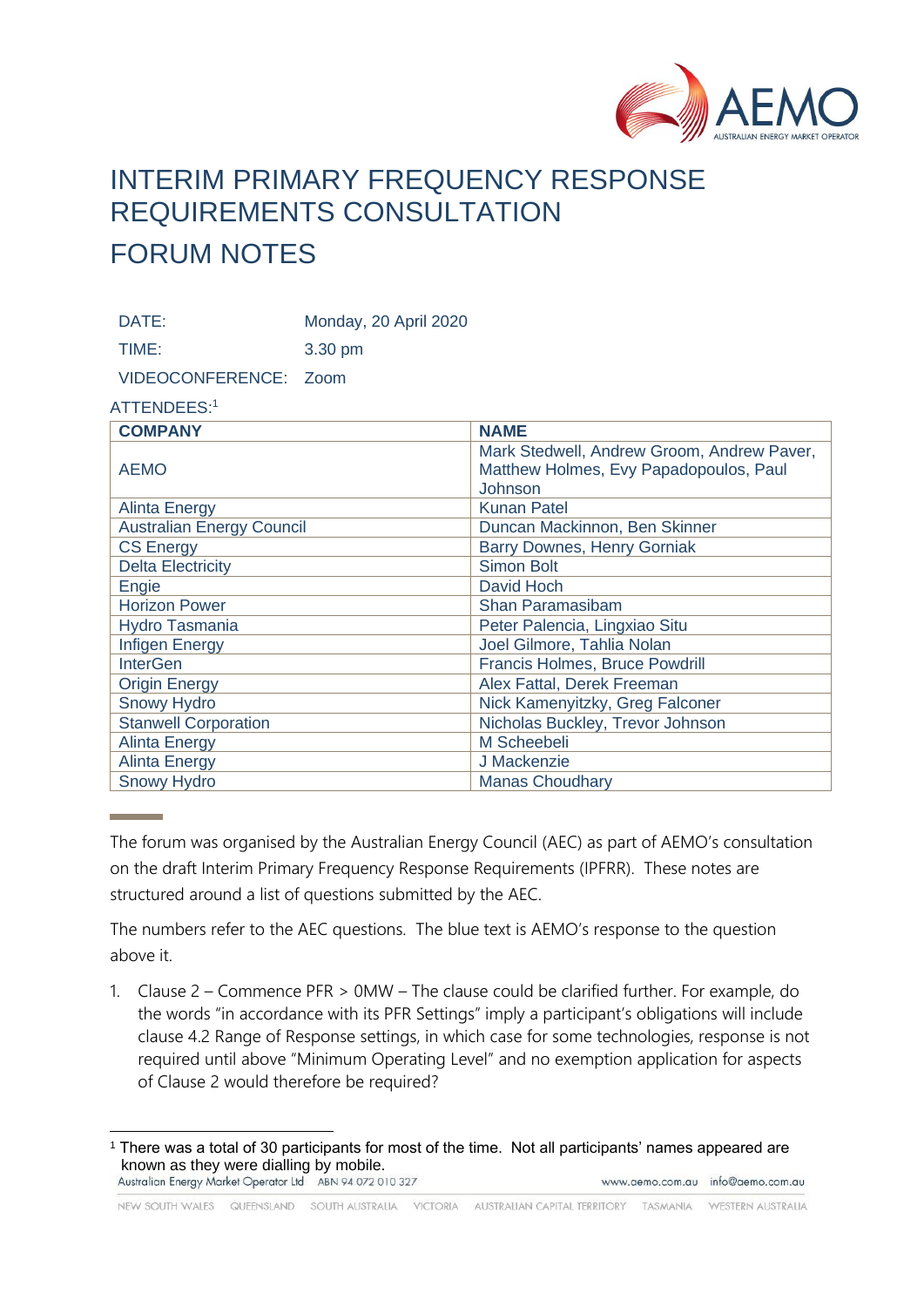

#### AEMO agrees that it should be subject to section 4.2, as well.

a. Can AEMO confirm whether or not this includes dispatch in the energy market and dispatch (AGC signal) into regulation markets, and that it does not include enablement in regulation markets and enablement in contingency markets?

New clause 4.4.2(c1) of the NER refers to a dispatch instruction to generate a volume greater than zero MW. AEMO understands this to refer to dispatch targets issued by NEMDE of more than zero MW, including for Regulation or Contingency FCAS.

b. In addition to point a. if it does include an AGC signal, more clarity should be given here about the interaction of AGC signals and PFR. For example, if PFR requires reduction in output and AGC increasing output, should the response be the sum of the signals or should the AGC be discarded?

A generating system's response should be the sum of the AGC signals and PFR.

In response to an ad hoc question about the potential difficult over the lag time of AGC signals, AEMO commented that the expectation was that there would be lower incidents of that lag having an impact if tighter frequency control were achieved and will consider how this could be expressed in the PFRR.

c. Some wind technology will not provide frequency response until it reaches a minimum stable level (~10% of max capacity). A minimum load may also have to apply to wind technologies. Is AEMO aware of this?

Yes.

2. Clause 3.2 – The Rule 4.4.2A requires the PFRR to detail maximum deadbands than must not be narrower than the PFCB. The draft PFRR clause requires deadbands to not be wider than the PFCB. There would appear to be no scope in the draft Interim PFRR for compromise maximum deadband settings other than PFCB being acceptable if PFCB setting causes problems for the participant and/or AEMO as observed either in self-assessments or implementation. What is AEMOs viewpoint? Should the PFRR acknowledge this possibility in clause 3.2?

AEMO confirmed that the reference to 'wider' in section 3.2 should be 'narrower'. AEMO will amend this section to make it clearer.

a. Section 4 of the draft Interim PFRR Appendix A allows participants to nominate an intermediate step to +/- 50 mHz. Will AEMO agree to extended delays for participants in moving to +/- 15 mHz or be accepting of wider deadbands without the need for exemptions?

Exemptions will be required only by those Generators whose plant cannot be made frequency responsive.

The program of changing settings including deadbands will be co-ordinated by AEMO and Generators notified under section 6.3 of the PFRR. Exemptions will not be used for this purpose.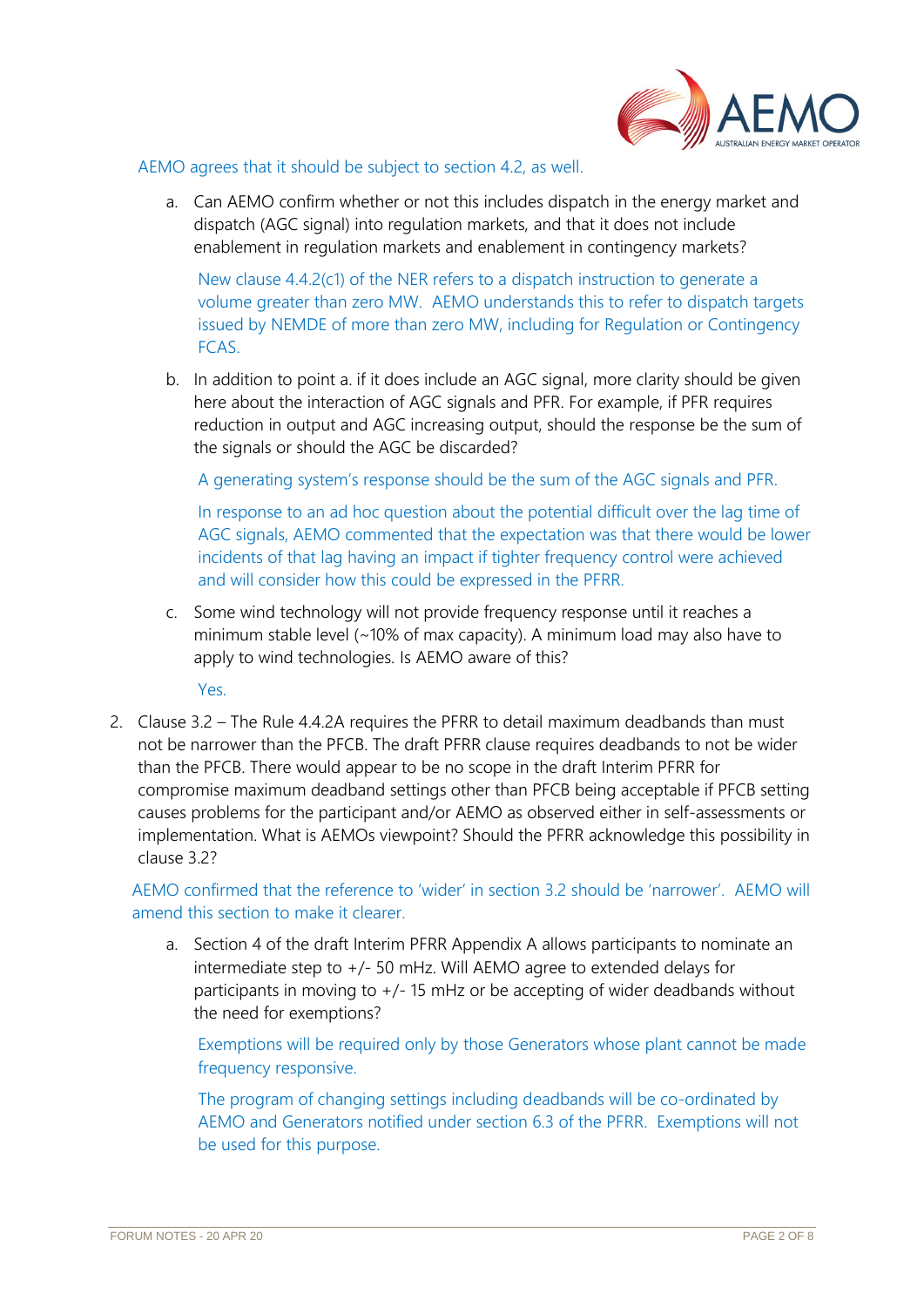

b. Will exemptions be required if AEMO determines that a wider deadband is required for specific affected GS? Does it need to be stated "unless approved under an exemption or variation"?

These situations will be addressed as variations.

- 3. Clause 3.3 For all Affected GS, Droop must be set to less than or equal to 5%.
	- a. Frequency Control clause S5.2.5.11. in a GS performance standard may have a droop higher or lower than the PFRP droop requirement of 5%. Can the PFR droop setting be set differently to the droop setting nominated in a GS performance standard?

The majority of generator performance standards (GPS) do not specify a droop setting. Where they do, or there might be some other inconsistency, there will be a need to vary the GPS.

AEMO commented that clause S5.2.5.11 has traditionally been difficult for Generators to translate into control settings.

b. In the droop calculation, deltaF is defined as the freq deviation beyond the limits of the PFCB. Does this imply that deltaF is the actual frequency minus 50.015Hz or 49.985Hz as opposed to actual frequency minus 50Hz?

The change in frequency should be measured from the edge of the deadband.

In response to an ad hoc question about the droop being relative to  $P_{\text{max}}$ , AEMO advised that the requirement be applied per operating generating unit and asked for Consulted Persons to submit other parameters, if they considered them to be more appropriate.

- 4. Clause 3.4 Response Time.
	- a. This clause may best be suited in section 4 of the PFRR. Response times will be complex to commit to due to too many variations resulting from Network and plant conditions. 10s will not be achievable in all cases and as the clause permits, is only required for "a sufficiently large change in frequency, less than or equal to 0.5 Hz". Applying the words "should be capable" suggests there ought to be no consequences where the response time is not achieved. Hence the requirement should be moved to section 4. What is AEMOs viewpoint?

AEMO will consider this.

- b. The words " greater than the Affected GS' Deadband and less than or equal to 0.5  $Hz''$ 
	- Can AEMO explain the relevance of the 0.5 Hz?

This is the level of change the FCAS markets are designed around.

• Is it fair to say that when demonstrating this capability, a frequency of 50.14 to 50.5 Hz can be simulated to show that a -5% change in active power was reached within 10 sec and visa-versa for 49.86 to 49.5 Hz. (50.14/49.86 Hz are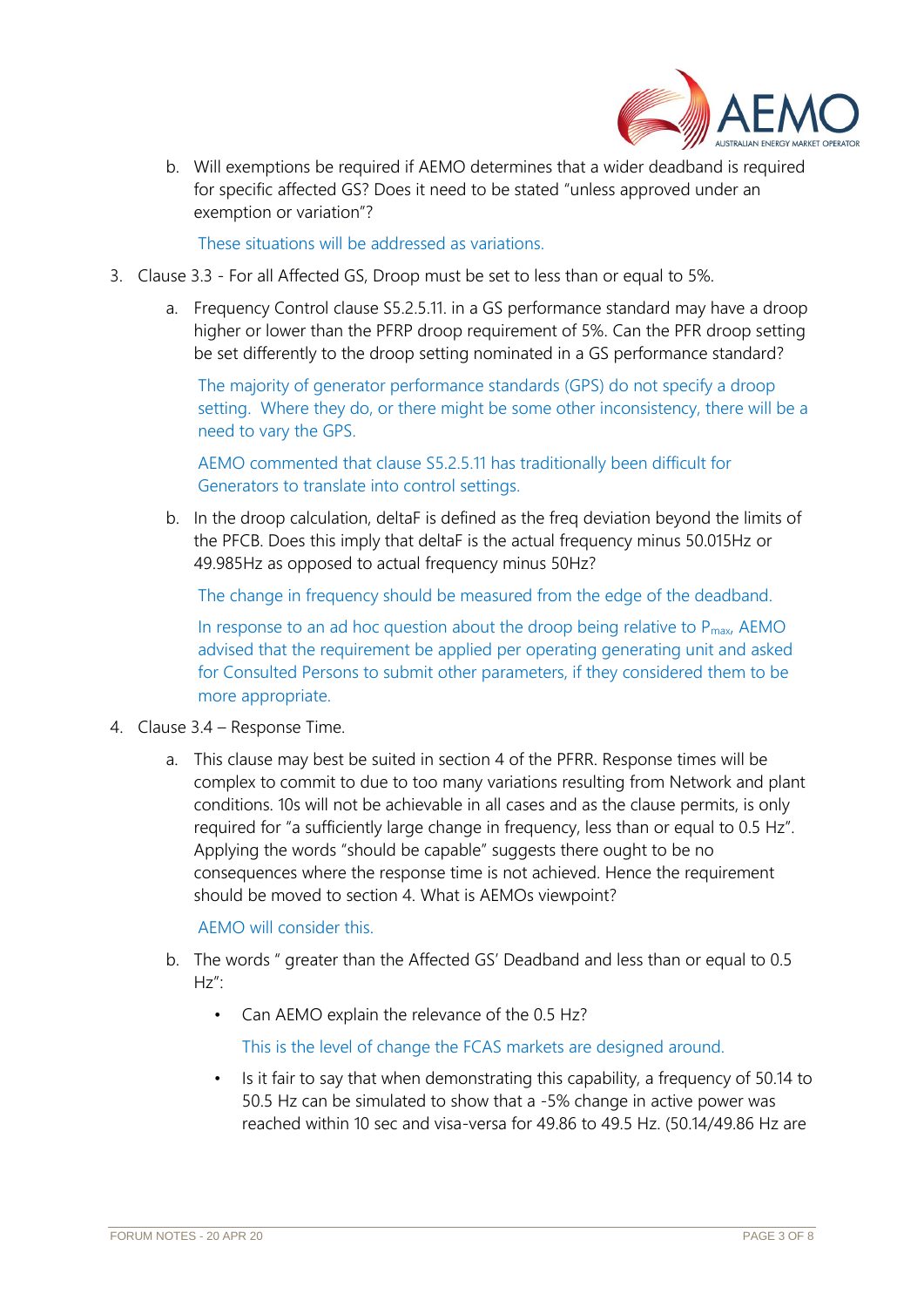

the points above which the active power requirement is equal to or greater than  $+-5\%$ )

AEMO anticipates that physical tests will be required. Test can be demonstrated for a step response in either direction.

c. If FCAS services are provided outside of the NOFB of 50.15 and 49.85 Hz, then the PFR requirement for active power would only be for the frequency range of 50.015 to 50.15 Hz (and 49.985 and 49.85 Hz) which equates to a max active power requirement of 5.4% Pmax raise and lower. What is AEMOs viewpoint of this interpretation?

This is not AEMO's interpretation. The response continues beyond these limits.

In response to an ad hoc question as to whether this is intended to overlap with FCAS, AEMO's response was that they are to work alongside each other. The new rule will apply all the time, not just where the FCAS market does not operate.

d. There is no guidance provided for nominating/demonstrating the length of time sustained capability is provided. A GS may be able to only provide 3.5% change in active power with little to no sag over a 10 to 20 minute period, however it could provide a 20 to 30% change in active power for 16sec (10sec to get there + 6sec hold), which is a more likely requirement scenario. In the assessment process GS's may determine and nominate their longer time sustained capability as their PFR capability as opposed to of short time capability. Can AEMO comment and provide direction on this uncertainty?

There is no definitive answer. Generators who want to be paid for providing PFR through FCAS can use the Market Ancillary Service Specification (MASS) for guidance on the required speed, size and sustain time of response. The MASS will specify hurdles to overcome, and response must comply with the MASS. It is clear that a faster delivery of PFR than what is specified in MASS for Contingency FCAS will be important, in some areas, at some time. It is not clear whether using steam turbines to achieve this is the most appropriate way to do it. How each Generator changes its settings to provide PFR under the new rule will be up to them.

AEMO is interested in feedback from Generators as to what factors affect their decisions regarding speed, size and sustain time of response.

- 5. Clause 4 There are foreseeable operational needs that will warrant Generators temporarily deactivating PFR such as:
	- Some forms of testing including that which involved bidding inflexible
	- Automatically due to a Unit runback and control mode change to turbine follow mode, or
	- if an operator needs to manually turn it off to stabilize a unit.

Clause 4.3 should include "or unless limited by factors covered in 4.2". What is AEMOs viewpoint?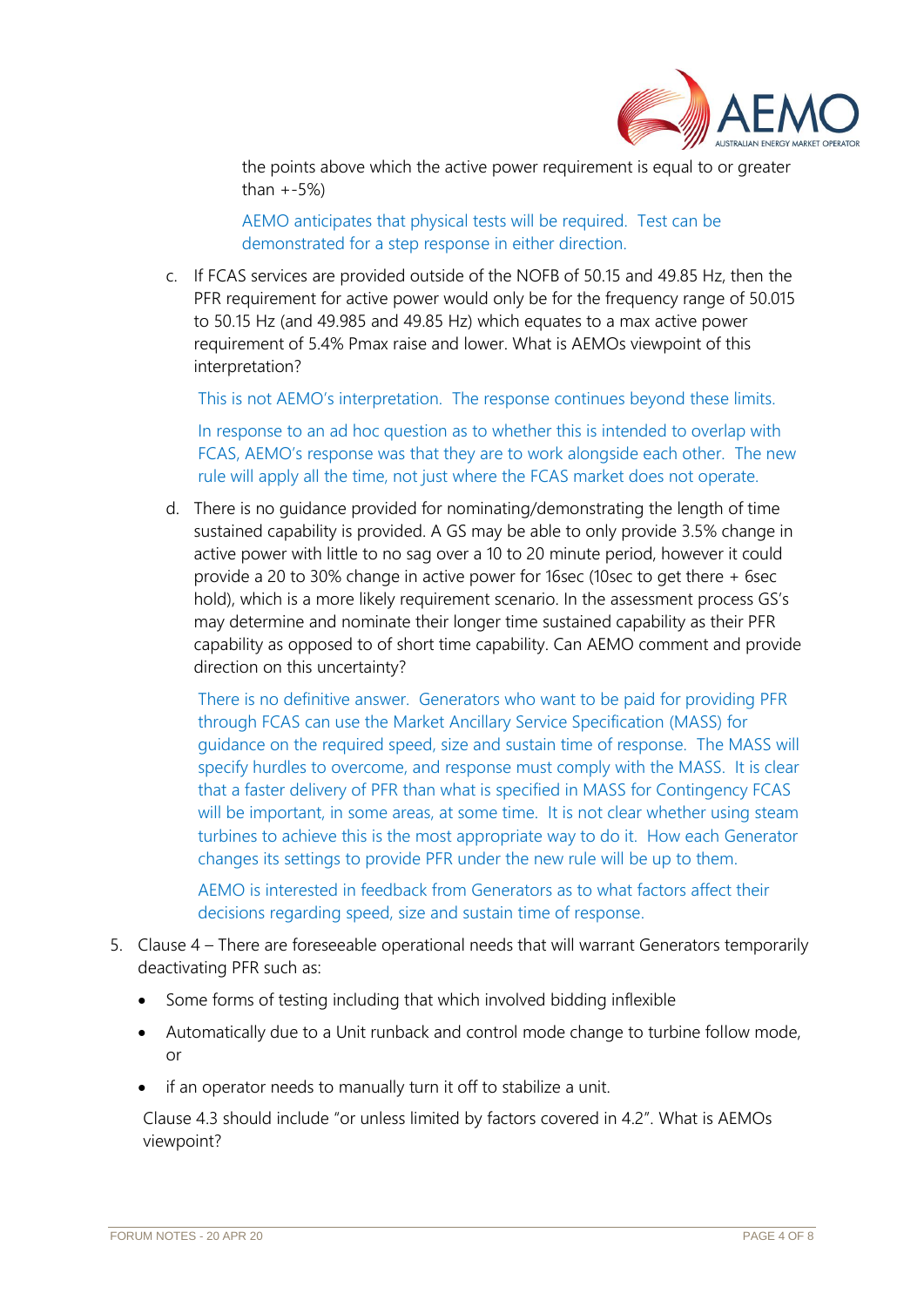

### AEMO agrees.

a. Will participants be able to propose to AEMO and TNSP operational tests that require temporary PFR deactivation in accordance with Rules such as 5.7.5 when operational needs require the PFR temporarily deactivated?

These types of situations do not warrant variations.

AEMO wants all affected generating systems to provide PFR unless this is not possible, typically due to short term operational conditions, limitations or requirements. AEMO does not intend to list every circumstance where a generating system might not be able to provide PFR.

b. It is impractical to expect generators to notify AEMO let alone seek their agreement, every time PFR is turned off for short periods or trips off so it is suggested it should be unnecessary for participant to "provide evidence" as specified in clause 7.1.5 in such circumstances. What is AEMOs viewpoint? Does AEMO expect participants to process temporary deactivations as PFRR variations?

#### As above.

- 6. Clause 4.2 Range of response
	- a. Does AEMO acknowledge that PFR will function with FCAS? If so, is it agreed that PFR need only provide the response that is effectively limited by a droop reaction to NOFB – PFR Deadband?

Yes, in response to first part of question, PFR will function with FCAS. In response to second part of question, no, if the question is suggesting that PFR is only provided up to the point where FCAS can be provided. As stated earlier, delivery of PFR should not be restricted only to frequency ranges were FCAS is not currently used to manage frequency.

b. Many Units have Ride-through Performance Standards that end if a load rejection exceeds 30%. This is a natural limitation on instantaneous lower responses. Agreed?

Yes. PFR is not intended to require a generating unit to go beyond its existing load rejection capability.

c. By definitions included in Rules proposals and determinations, PFR is meant to be "Fast-acting". Many Units that don't have stored energy, and the PFR does not require it, will therefore not be providing raise PFR. This is a natural limitation. Agreed?

Yes.

d. Units that utilise stored energy will have limited stores of this energy. This will be natural limitation. Agreed?

Yes.

e. Will Units that modify the storage of energy need to process a PFRR variation when there is no requirement for stored energy to be maintained under the PFRR?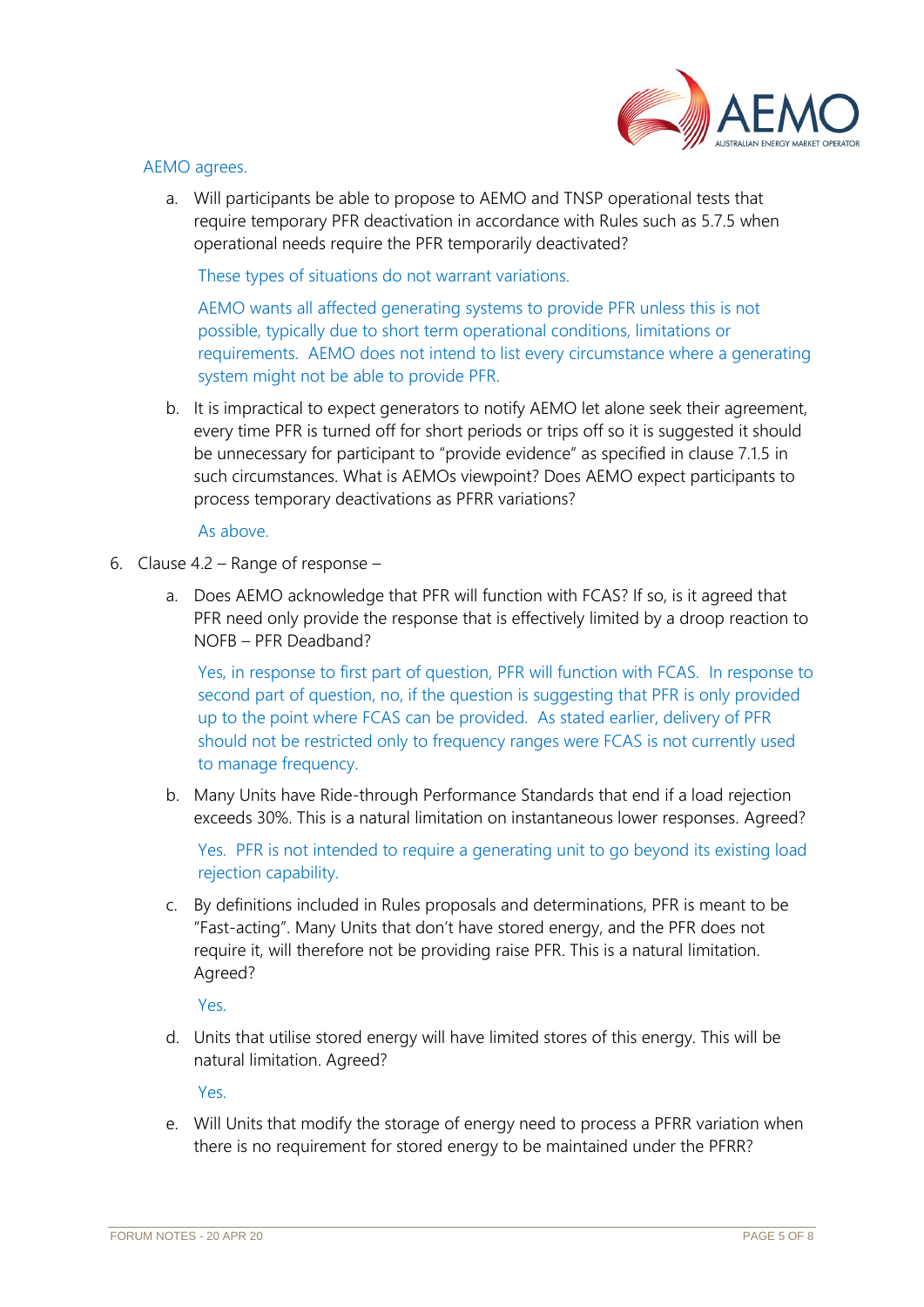

No.

- 7. Clause 5.1 self assessment due "xxx" business days from the commencement date of this document.
	- a. Can AEMO please clarify that the commencement of the process described by the document is the 4th June 2020? Or is it earlier?

The commencement date of the rule was not known when the draft was published. It is 4 June 2020.

- b. What will the timeframe of the whole process look like? in reading section 6, For example:
	- i. Self -assessments are due in 60, 120 or 180 business days dependent on the Unit nameplate ratings of table 2 – are these deadlines therefore explicitly 28 August, 23 November 2020 or 18 February 2021? Or some other dates such as 1 December 2020?
	- ii. AEMO assessment Is there a total limit on AEMOs assessment? 20 days is specified in 6.3. Then there is 10 days for exemption where there is insufficient information in section 7.4.1.
	- iii. AEMO timeframe if it requests further information during its activities of clause 6.3 is unknown but has 5 business days to request further information from receiving the Generator's submitted self-assessment results under clause 6.1.
	- iv. Generator provides the further information within 5 business days under clause 6.1(10 days if it is an exemption under 7.4.1?)
	- v. AEMO has 20 days to provide a response, total or accumulating?
	- vi. AEMO coordinates the commencement in blocks
	- vii. If denied an exemption, what timeframes then apply?

AEMO will provide a diagram showing how the timeframes could work, while acknowledging that, with requests for extensions, it will look different for each Generator, and that coordinating changes across many generating systems will also affect any proposed timetable.

In response to an ad hoc question about the 5 business days for Generators to provide further information being too short, AEMO responded that Generators have been put on notice for some months about the need for technical information demonstrating PFR capability. In reality, the timeframe is much longer than 5 business days.

- 8. Clause 5.1 assess the ability of each of its Affected GS to meet the PFRP and submit to AEMO the results of that assessment in the form shown in Appendix A:
	- a. Does this require running tests at the settings defined by the PFRPs and submitting results of these test?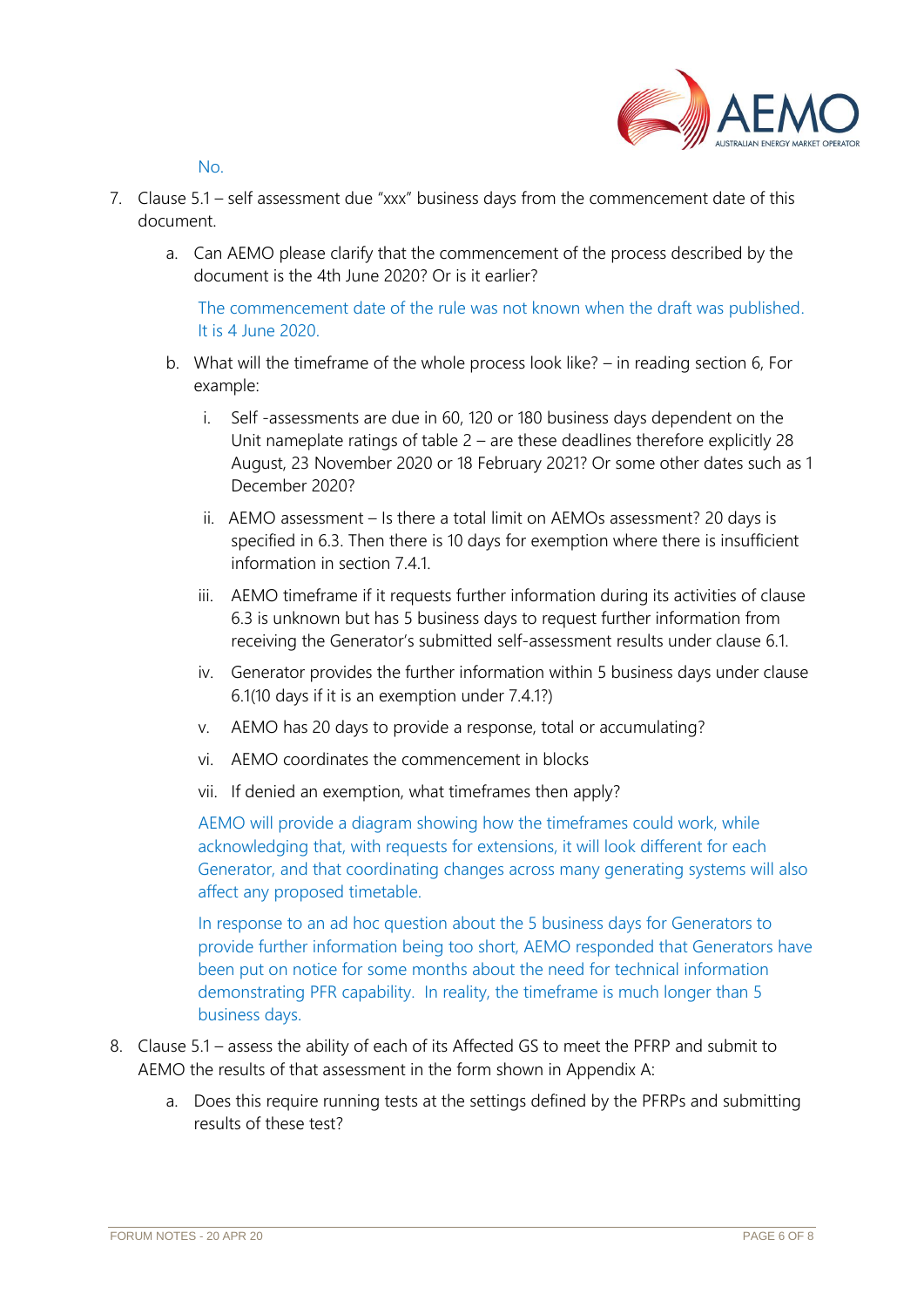

The point of the self-assessment is for Generators to advise AEMO of their assessment of their plant's current capabilities. In principle, it is a desktop exercise.

It is not mandatory that tests be carried out before Generators complete the selfassessment. Testing could be carried out at a later stage.

If a Generator wishes to carry out testing at an earlier stage, and provide results of these tests with their self-assessment, they are welcome to do so. This earlier testing would support timely implementation of the new rule.

b. What sort of detail is required for the assessments?

The footnote on the first page of the self-assessment form indicates the type of documents that might be relevant.

c. What happens if the Generator assesses and demonstrates successfully that it does not have the ability to meet the PFRP but doesn't then seek an exemption from or variation to the PFRP?

## The Generator will need to apply for an exemption, as well.

- 9. Clause 7.1.1 "demonstrate this incapability no matter what changes are made"
	- a. What level of evidence is AEMO expecting here? It is very hard to prove a negative. Would the original design incapability be sufficient?

AEMO wants Generators to explore all reasonable options before seeking to demonstrate infeasibility. With some plant, such as hydro, it might be demonstrated through design documentation, with others, it might be through technical specification from the manufacturer.

10. Clause 7.3 – With reference to question 4b above, what does AEMO see the variation process being used for?

As noted earlier, a variation will be required where plant can provide PFR but not in accordance with the parameters specified in the PFRR.

11. Clause 8.2.1 – Step Response Stability Test – Adequately Damped Formulae

Some participants may not have response spreadsheets that carry out this calculation to AEMOs expectations and therefore may determine the adequacy in variation to AEMOs understanding. Can AEMO provide spreadsheet arithmetic that performs the full adequate damping assessment required by the defined term?

AEMO expects Generators to check for stability of responses only.

In response to an ad hoc question that this requirement should be amended, AEMO replied that while 'adequately damped' is a defined term in the NER, its implementation is not a trivial exercise.

Further ad hoc question:

Generators would like an assurance that they will not be required to update their models.